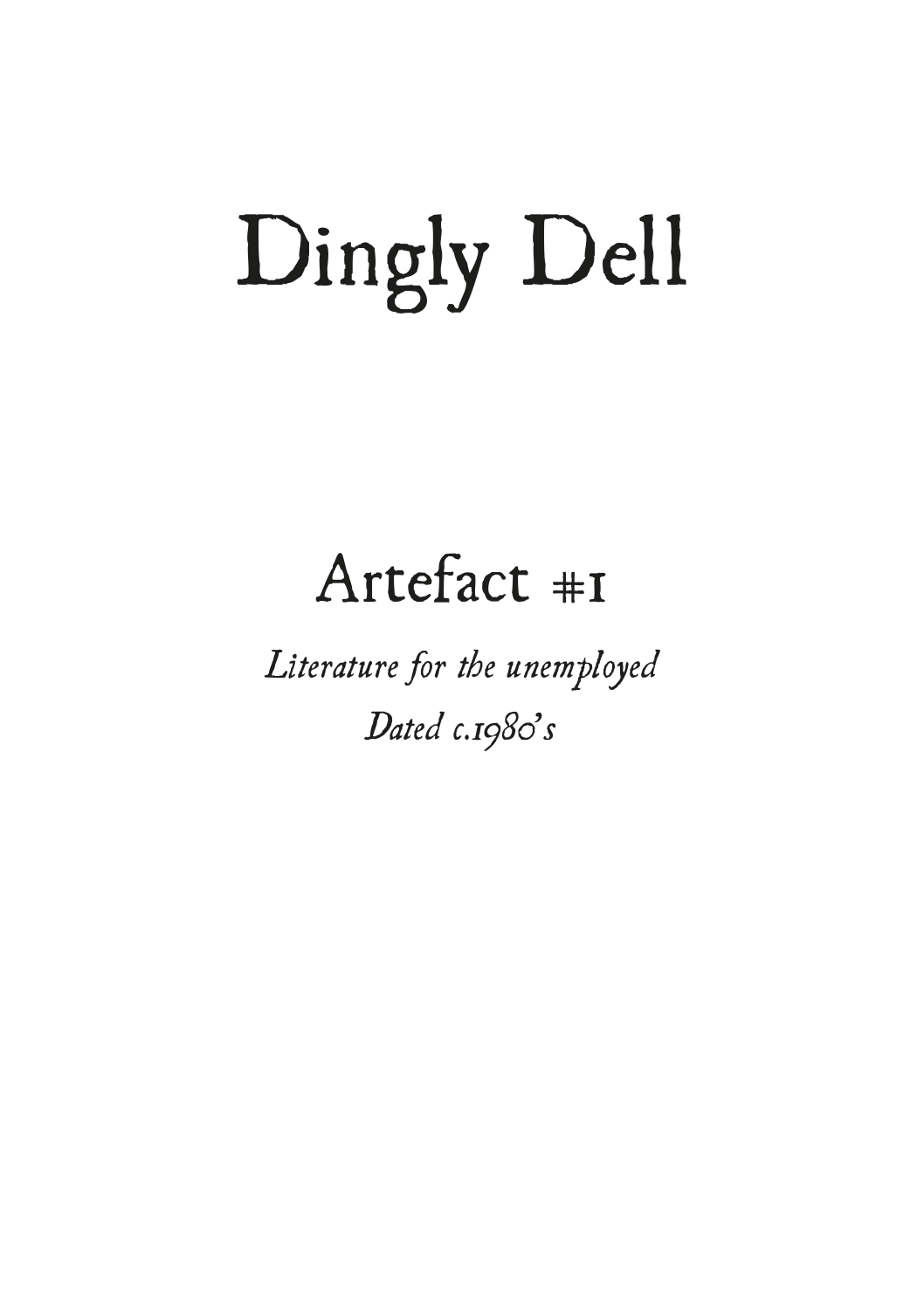



#### APPLICATION FORM

You are unemployed. You are not alone, just look at the queue behind and probably in front of you. We are here to assist DDUD applicants in becoming C.L.E.A.N. (a Candidate for Lawful Employment, Advantage and Nepotism). In order to come C.L.E.A.N. you must complete this form truthfully and accurately using the writing tool provided. Please tick the boxes where required and write in CAPITAL LETTERS. If you need help in completing this form or holding the writing tool provided, please wait silently for assistance.

| Q1. Name                                                                                                                        |                                                                       |                                            |
|---------------------------------------------------------------------------------------------------------------------------------|-----------------------------------------------------------------------|--------------------------------------------|
| Q2. Age <b>[10]</b>                                                                                                             |                                                                       |                                            |
| <b>Q4. Nationality:</b>     Villager                                                                                            | Foreign                                                               |                                            |
| Q5. Do you suffer from any of the following:                                                                                    |                                                                       |                                            |
| Arctic Thumb<br><b>Nails</b><br>Gastric Balloons<br>Dingly Delly Belly                                                          | Villagers Thrombosis<br>The Quivers<br>Leaf-rot<br><b>Hair Stress</b> | Gooner's Spout<br>(Spooner's Gout)<br>Rust |
| Q6. How many months have you been unemployable? (answer in seconds)                                                             |                                                                       |                                            |
| Q7. Applicants must be of a certain height to be eligible for back support. Are you:<br>Tall-ish<br>Not a Tall<br>Tall Enough   |                                                                       |                                            |
| Q8. What type of employment are you actively shirking?<br>  Woodland<br>(please tick no more than 2 and no less than 3 options) | Foreign   Menial   Aquatic   Dellympic                                | All<br>None                                |
| Q9. Are you now, or have you ever been, socially                                                                                | insecure, unsocially secure, and/or insecurely unsocial?              | Yes                                        |
| Q10. Do you wish to claim for loss of habitat?<br>Yes (go to $Q11$ )                                                            | No (go to $Q12$ )                                                     |                                            |
| Q11. Did you answer NO to Q10?<br>Yes (go to Q10)                                                                               | No (go to $Q12$ )                                                     |                                            |

Q12. You will now need to attend S.C.U.M. (Social Cohesion Umbrella Meeting) in order to assess your application. PLEASE REMAIN IN YOUR CURRENT POSITION AND WAIT FOR YOUR S.C.U.M. OFFICER.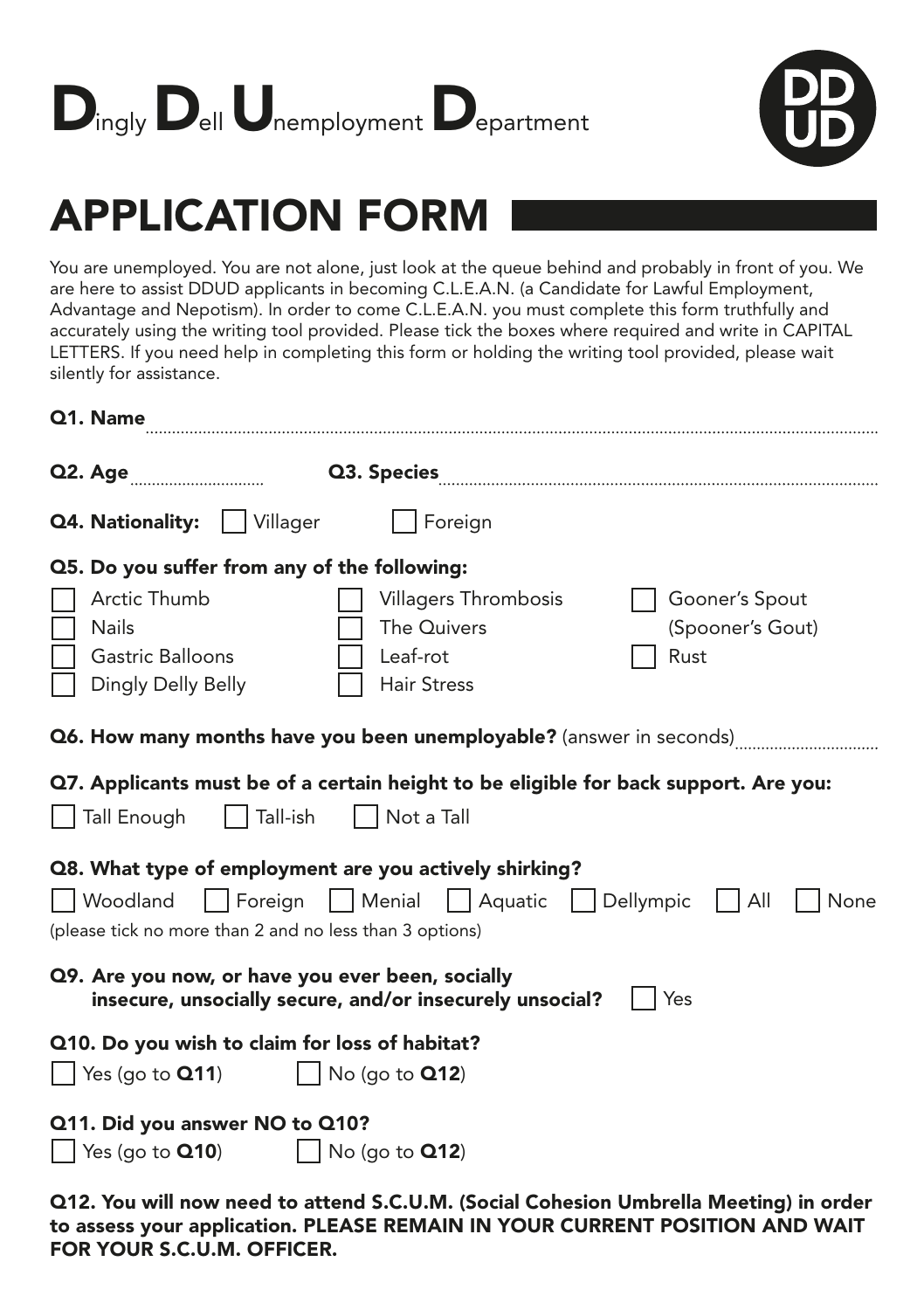





Prestigious bank seeks ambitious preditor to ruffle feathers. Responsibility-free, weekly bonuses, flexible hours, dental plan. Must be well dressed (disguised) and willing to travel. Good sense of smell essential. No qualifications necessary.

Position available to carniverous applicants only.

Please quote the reference number: F1EEC3 EM 4LL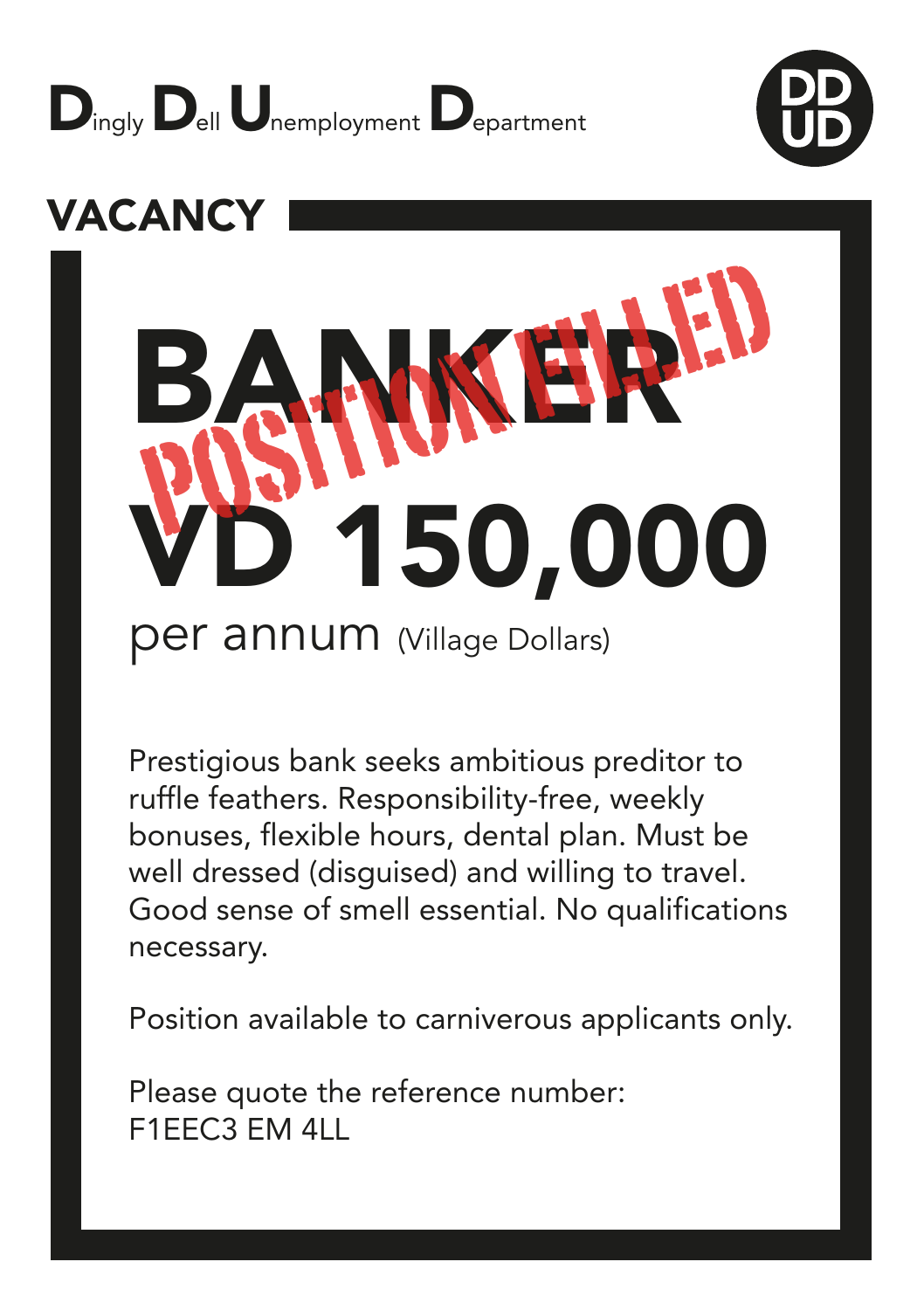



## GIRL BAND **SBG** per annum basic <sub>(Village Dol</sub>

Three females under 21 required to be the all-singing, all-dancing face of Village Petroleum. Package includes free petrol and priority access to service station facilities. TV, radio and supermarket performances expected.

No vocal skills or genuine talent required.

Please quote the reference number: L4ME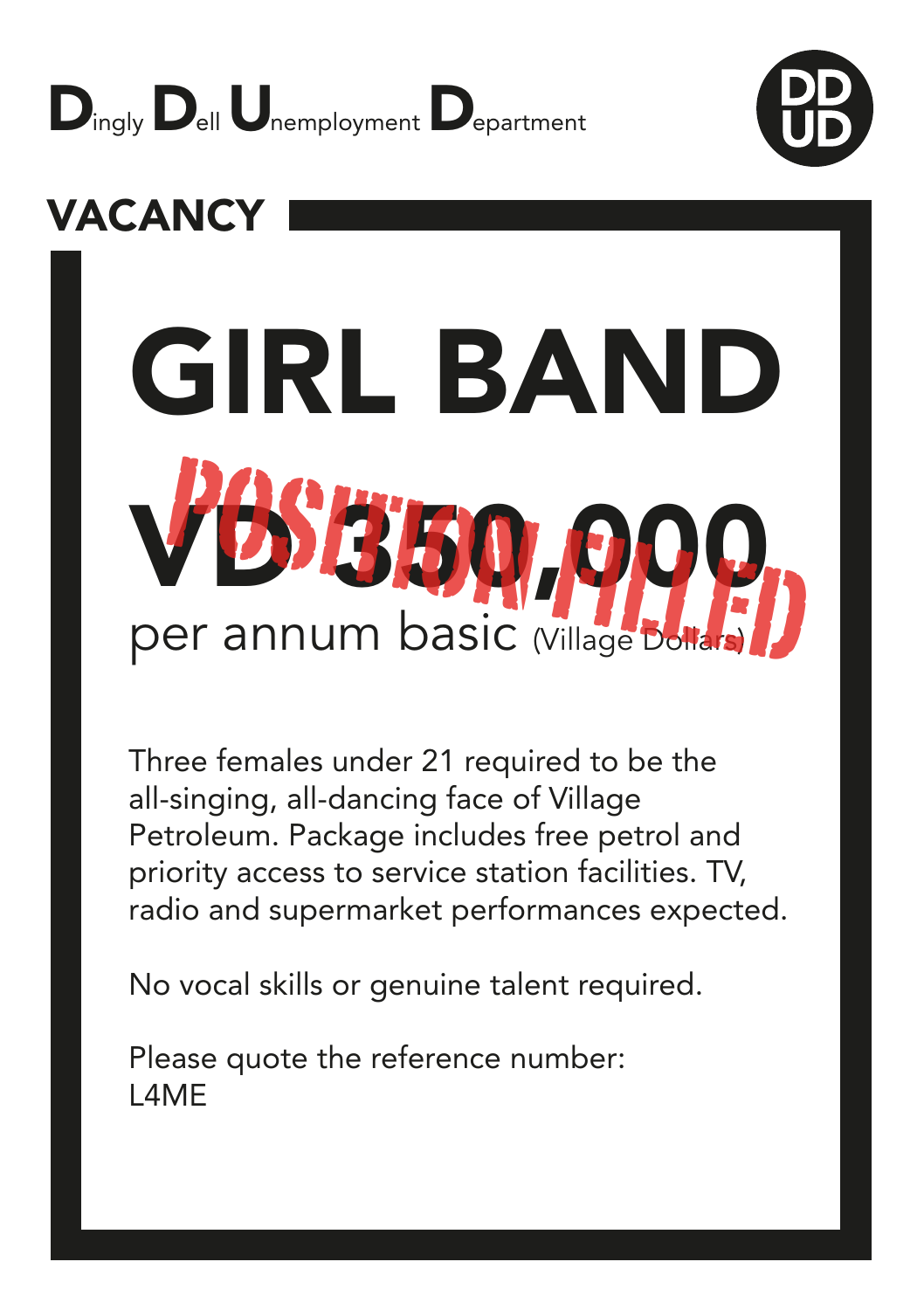



## ESTATE AGENT POSITION FILLEDVD 95,000

#### per annum (Village Dollars)

Can you sell houses? Well respected and largely unnattainable Property Marketeer needs you to sell dreams. At vastly inflated prices. To people who can't afford those dreams. Or even fit them in their heads.

No scruples.

Please quote the reference number: R3 P0SS355